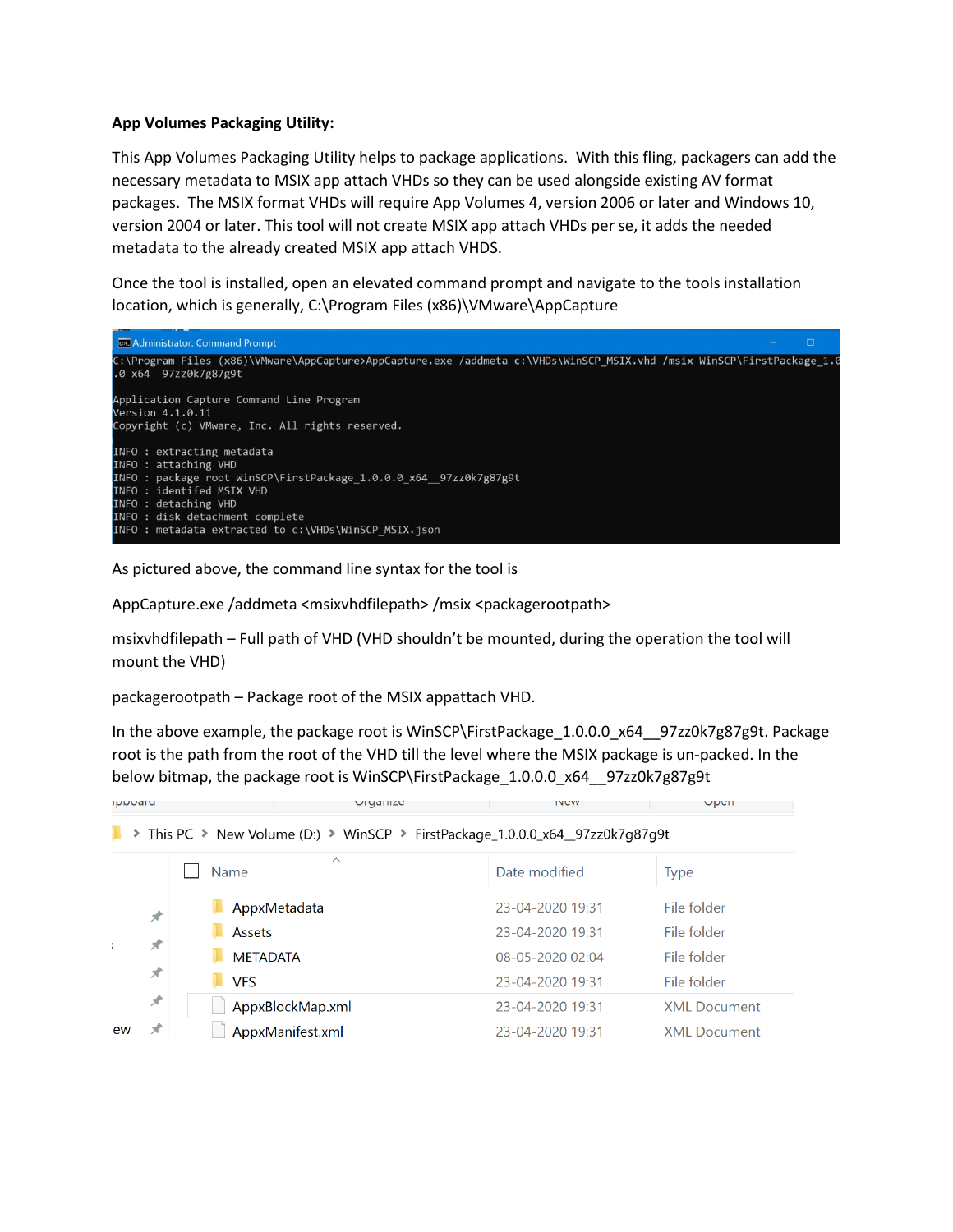The tool creates .json file in the same location as the VHD (with the same name as VHD). This json file, along with the VHD, will be needed to import the MSIX app attach to App Volumes Manager. The json file will have the type field as "MSIX" as shown below.



#### **Importing the MSIX App Attach VHDs to the App Volumes Manager:**

You can use App Volumes Manager to import MSIX app attach VHDs by using the Import Application functionality. You can copy the MSIX app attach VHDs to existing VHD file share configured with App Volumes Manager, then trigger an import operation or add a new file share (which contains the VHDs) in the App Volumes Manager which will import at the end of the operation. After importing the MSIX app attach VHDs, you can perform assignments using the App Volumes Manager.

#### **FAQs**:

• Can a MSIX app attach VHD contain more than one MSIX application package?

Only a single MSIX application package can be present within an MSIX app attach VHD.

• Which version of Windows 10 supports MSIX app attach delivery?

MSIX app attach VHD delivery is supported on Windows 10 2004 and later versions.

• How to create MSIX app attach VHDs?

Please refe[r https://docs.microsoft.com/en-us/azure/virtual-desktop/app-attach](https://docs.microsoft.com/en-us/azure/virtual-desktop/app-attach)

The below screenshots of the App Volumes Manager UI can help one to add/use file shares.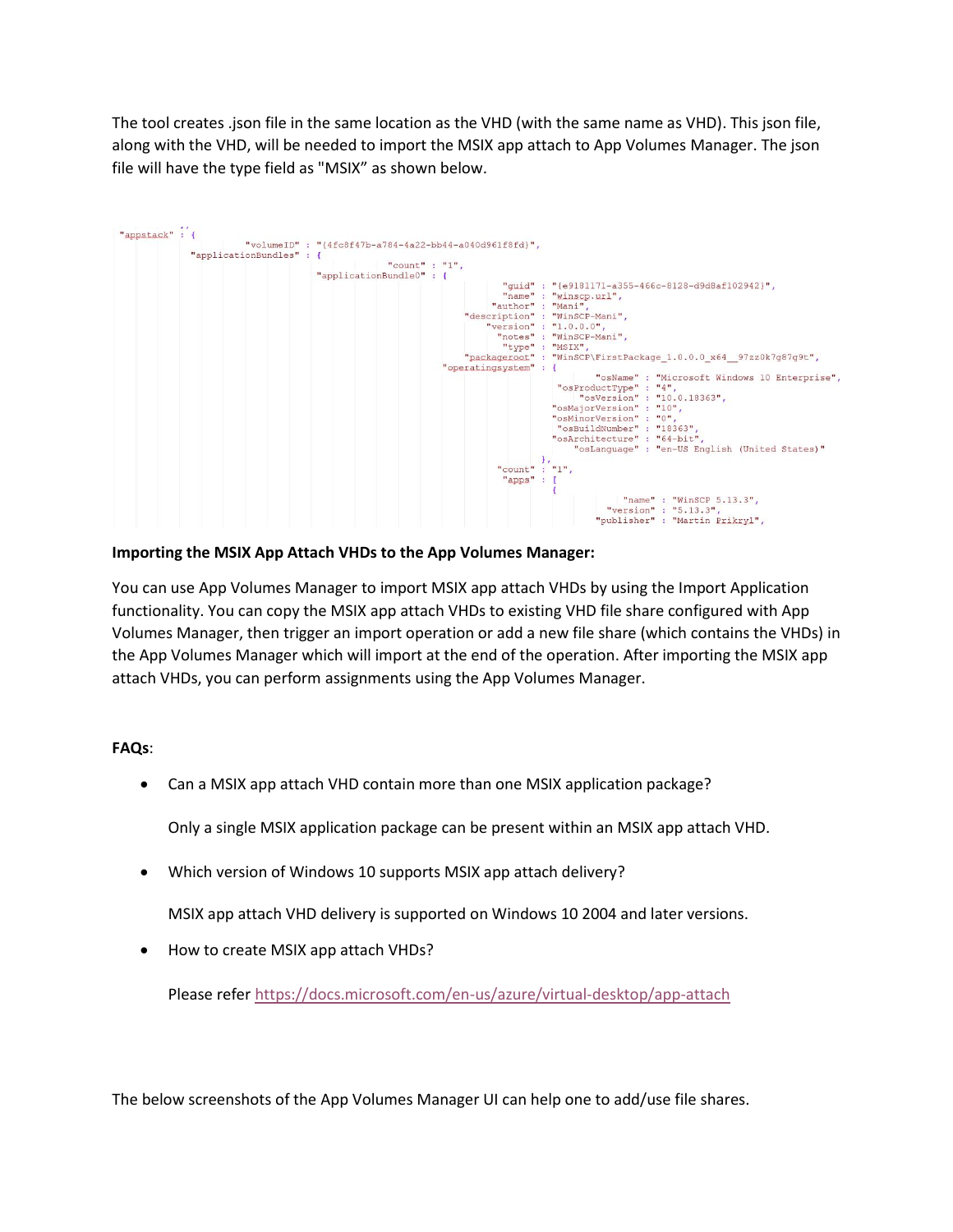## *Configuring VHDMode InGuestServices in the App Volumes Manager:*

|         | VMware App Volumes <sup>**</sup> |                             |                                                                                                                    |         |          |      |
|---------|----------------------------------|-----------------------------|--------------------------------------------------------------------------------------------------------------------|---------|----------|------|
| License | <b>AD Domains</b>                | <b>Admin Roles</b>          | <b>Machine Managers</b>                                                                                            | Storage | Settings |      |
|         | <b>Machine Managers</b>          |                             |                                                                                                                    |         |          |      |
|         |                                  |                             | Register and configure in-guest services or leverage the performance of VMware vCenter Servers to deliver volumes. |         |          |      |
|         |                                  |                             |                                                                                                                    |         |          |      |
| Type:   |                                  | [VHD] In-Guest Services   v |                                                                                                                    |         |          |      |
|         |                                  |                             |                                                                                                                    |         |          |      |
|         |                                  |                             |                                                                                                                    |         |          | Next |
|         |                                  |                             |                                                                                                                    |         |          |      |
|         |                                  |                             |                                                                                                                    |         |          |      |

## *Adding a File Share to the App Volumes Manager:*

### VMware App Volumes™

| License                   | <b>AD Domains</b> | <b>Admin Roles</b>                                                       | <b>Machine Managers</b>                                                                   | Storage                 | Settings                |                          |
|---------------------------|-------------------|--------------------------------------------------------------------------|-------------------------------------------------------------------------------------------|-------------------------|-------------------------|--------------------------|
| <b>Storage</b>            |                   |                                                                          |                                                                                           | <b>Add File Share</b>   | <b>Upload Templates</b> | <b>C</b> Rescan          |
|                           |                   | Configure storage options for Packages, Writable Volumes, and AppStacks. |                                                                                           |                         |                         |                          |
| Important Information:    |                   | . Use storage that is accessible to all virtual machine host servers.    | . Local host storage may be used, but volumes will only be attached for VMs on that host. |                         |                         |                          |
| Show 10<br>$\checkmark$   |                   |                                                                          |                                                                                           |                         |                         |                          |
| $\bullet$<br>Name         |                   | <b>UNC Path</b><br>٠                                                     |                                                                                           |                         | Added<br>×              |                          |
|                           |                   |                                                                          | No file shares                                                                            |                         |                         |                          |
|                           |                   |                                                                          |                                                                                           |                         |                         | First Previous Next Last |
| Packages                  |                   |                                                                          |                                                                                           |                         |                         |                          |
| Default Storage Location: |                   | Choose a storage location:                                               |                                                                                           | $\overline{\mathbf{v}}$ |                         |                          |
| Default Storage Path:     |                   | appvolumes/packages                                                      |                                                                                           |                         |                         |                          |
| Templates Path:           |                   | appvolumes/packages templates                                            |                                                                                           |                         |                         |                          |
| <b>Writable Volumes</b>   |                   |                                                                          |                                                                                           |                         |                         |                          |
| Default Storage Location: |                   | Choose a storage location:                                               |                                                                                           |                         |                         |                          |
| Default Chappen Doll      |                   | دا دادشته به مدهسها                                                      |                                                                                           |                         |                         |                          |